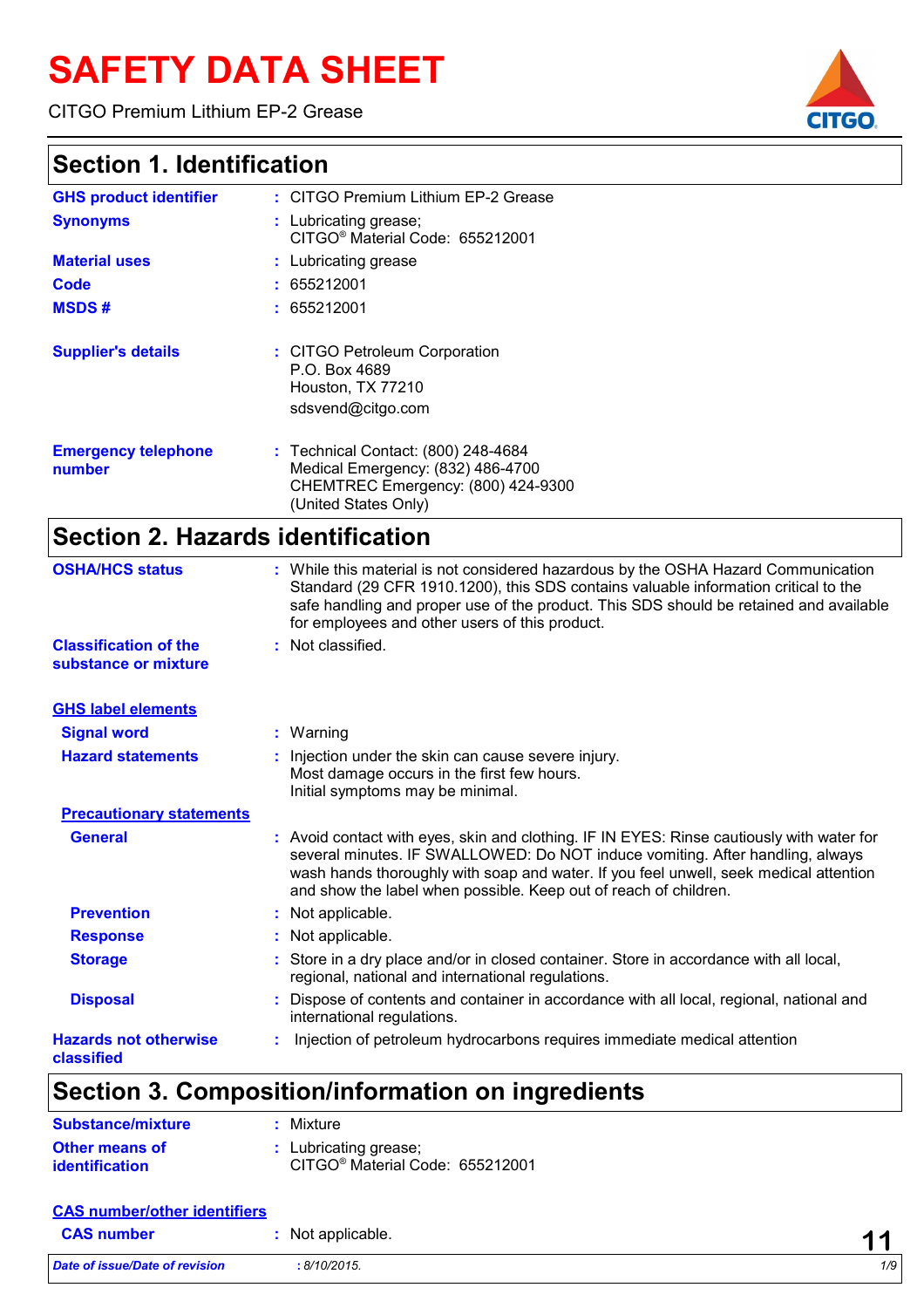# **Section 3. Composition/information on ingredients**

Any concentration shown as a range is to protect confidentiality or is due to process variation.

**There are no ingredients present which, within the current knowledge of the supplier and in the concentrations applicable, are classified as hazardous to health or the environment and hence require reporting in this section. Occupational exposure limits, if available, are listed in Section 8.**

#### **Section 4. First aid measures**

|                     | <b>Description of necessary first aid measures</b>                                                                                                                                                                                     |
|---------------------|----------------------------------------------------------------------------------------------------------------------------------------------------------------------------------------------------------------------------------------|
| <b>Eye contact</b>  | Immediately flush eyes with plenty of water, occasionally lifting the upper and lower<br>eyelids. Check for and remove any contact lenses. Get medical attention if irritation<br>occurs.                                              |
| <b>Inhalation</b>   | : Remove victim to fresh air and keep at rest in a position comfortable for breathing. Get<br>medical attention if symptoms occur.                                                                                                     |
| <b>Skin contact</b> | : Flush contaminated skin with plenty of water. Remove contaminated clothing and<br>shoes. Get medical attention if symptoms occur.                                                                                                    |
| <b>Ingestion</b>    | : Wash out mouth with water. Remove victim to fresh air and keep at rest in a position<br>comfortable for breathing. Do not induce vomiting unless directed to do so by medical<br>personnel. Get medical attention if symptoms occur. |

| <b>Most important symptoms/effects, acute</b> |                                                                                                                                |
|-----------------------------------------------|--------------------------------------------------------------------------------------------------------------------------------|
| <b>Potential acute health effects</b>         |                                                                                                                                |
| <b>Eye contact</b>                            | : No known significant effects or critical hazards.                                                                            |
| <b>Inhalation</b>                             | : No known significant effects or critical hazards.                                                                            |
| <b>Skin contact</b>                           | : Injection of pressurized hydrocarbons can cause severe permanent tissue damage.<br>Initial symptoms may be minor.            |
| <b>Ingestion</b>                              | : No known significant effects or critical hazards.                                                                            |
| <b>Over-exposure signs/symptoms</b>           |                                                                                                                                |
| Eye contact                                   | : No specific data.                                                                                                            |
| <b>Inhalation</b>                             | : No specific data.                                                                                                            |
| <b>Skin contact</b>                           | : No specific data.                                                                                                            |
| <b>Ingestion</b>                              | : No specific data.                                                                                                            |
|                                               | Indication of immediate medical attention and special treatment needed, if necessary                                           |
| <b>Notes to physician</b>                     | : Treat symptomatically. Contact poison treatment specialist immediately if large<br>quantities have been ingested or inhaled. |
| <b>Specific treatments</b>                    | : Treat symptomatically and supportively.                                                                                      |
| <b>Protection of first-aiders</b>             | : No action shall be taken involving any personal risk or without suitable training.                                           |

**See toxicological information (Section 11)**

#### **Section 5. Fire-fighting measures**

| <b>Specific hazards arising</b><br>from the chemical | : No specific fire or explosion hazard.                         |
|------------------------------------------------------|-----------------------------------------------------------------|
| <b>Extinguishing media</b>                           |                                                                 |
| <b>Suitable extinguishing</b><br>media               | : Use an extinguishing agent suitable for the surrounding fire. |
| <b>Unsuitable extinguishing</b><br>media             | None known.                                                     |
|                                                      |                                                                 |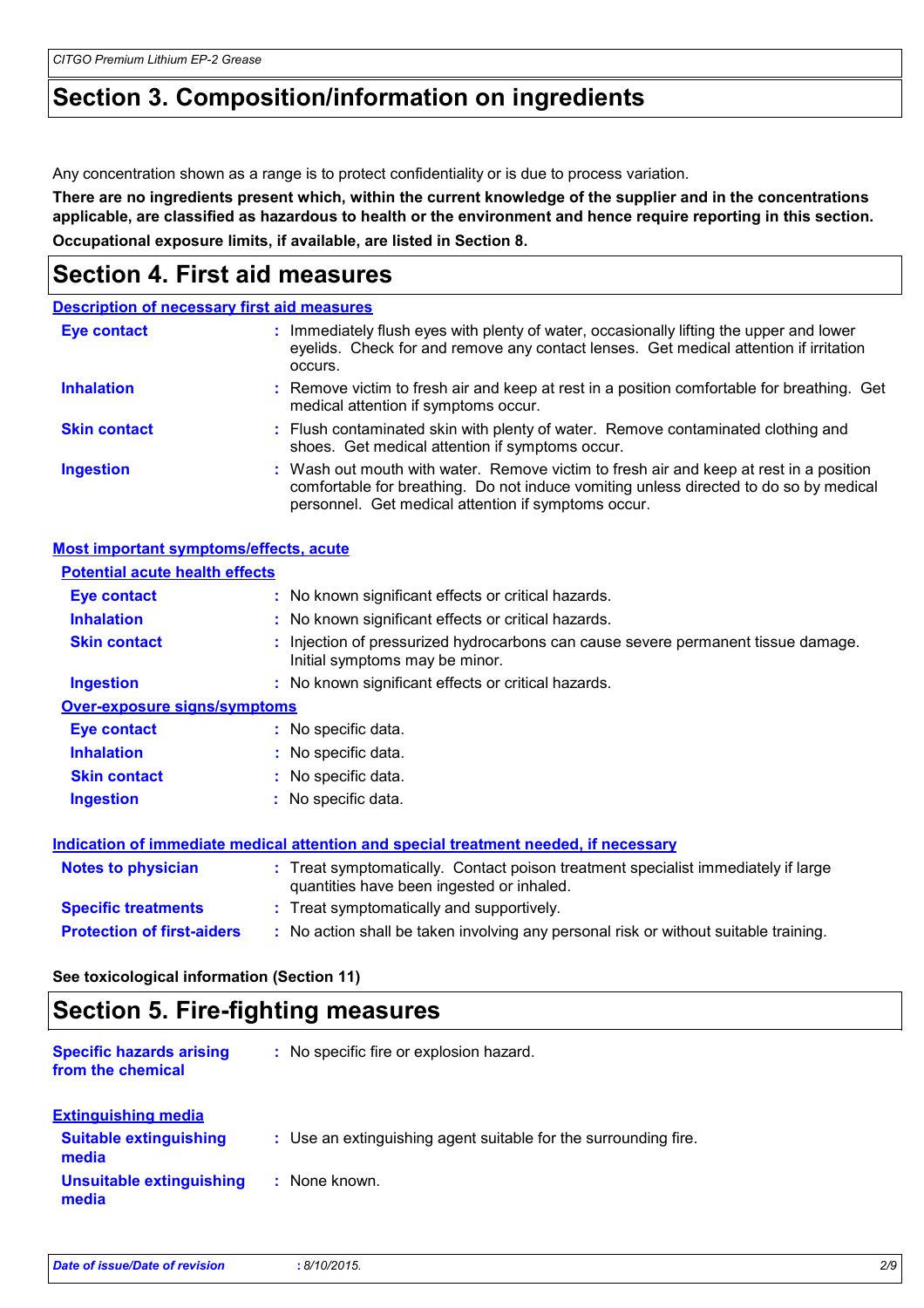# **Section 5. Fire-fighting measures**

| <b>Hazardous thermal</b><br>decomposition products       | : No specific data.                                                                                                                                                                                 |  |
|----------------------------------------------------------|-----------------------------------------------------------------------------------------------------------------------------------------------------------------------------------------------------|--|
| <b>Special protective actions</b><br>for fire-fighters   | : Promptly isolate the scene by removing all persons from the vicinity of the incident if<br>there is a fire. No action shall be taken involving any personal risk or without suitable<br>training. |  |
| <b>Special protective</b><br>equipment for fire-fighters | : Fire-fighters should wear appropriate protective equipment and self-contained breathing<br>apparatus (SCBA) with a full face-piece operated in positive pressure mode.                            |  |

# **Section 6. Accidental release measures**

|                                                              | <b>Personal precautions, protective equipment and emergency procedures</b>                                                                                                                                                                                                                                                                       |
|--------------------------------------------------------------|--------------------------------------------------------------------------------------------------------------------------------------------------------------------------------------------------------------------------------------------------------------------------------------------------------------------------------------------------|
| For non-emergency<br>personnel                               | : No action shall be taken involving any personal risk or without suitable training.<br>Evacuate surrounding areas. Keep unnecessary and unprotected personnel from<br>entering. Do not touch or walk through spilled material. Put on appropriate personal<br>protective equipment.                                                             |
|                                                              | For emergency responders : If specialized clothing is required to deal with the spillage, take note of any information in<br>Section 8 on suitable and unsuitable materials. See also the information in "For non-<br>emergency personnel".                                                                                                      |
| <b>Environmental precautions</b>                             | : Avoid dispersal of spilled material and runoff and contact with soil, waterways, drains<br>and sewers. Inform the relevant authorities if the product has caused environmental<br>pollution (sewers, waterways, soil or air).                                                                                                                  |
| <b>Methods and materials for containment and cleaning up</b> |                                                                                                                                                                                                                                                                                                                                                  |
| <b>Small spill</b>                                           | : Move containers from spill area. Vacuum or sweep up material and place in a<br>designated, labeled waste container. Dispose of via a licensed waste disposal<br>contractor.                                                                                                                                                                    |
| <b>Large spill</b>                                           | : Move containers from spill area. Prevent entry into sewers, water courses, basements<br>or confined areas. Vacuum or sweep up material and place in a designated, labeled<br>waste container. Dispose of via a licensed waste disposal contractor. Note: see<br>Section 1 for emergency contact information and Section 13 for waste disposal. |

# **Section 7. Handling and storage**

| <b>Precautions for safe handling</b>                                             |                                                                                                                                                                                                                                                                                                                                                                                                                                                                                                                                                                                                                                                                                                                                                      |
|----------------------------------------------------------------------------------|------------------------------------------------------------------------------------------------------------------------------------------------------------------------------------------------------------------------------------------------------------------------------------------------------------------------------------------------------------------------------------------------------------------------------------------------------------------------------------------------------------------------------------------------------------------------------------------------------------------------------------------------------------------------------------------------------------------------------------------------------|
| <b>Protective measures</b>                                                       | : Put on appropriate personal protective equipment (see Section 8).                                                                                                                                                                                                                                                                                                                                                                                                                                                                                                                                                                                                                                                                                  |
| <b>Advice on general</b><br>occupational hygiene                                 | : Eating, drinking and smoking should be prohibited in areas where this material is<br>handled, stored and processed. Workers should wash hands and face before eating,<br>drinking and smoking. Remove contaminated clothing and protective equipment before<br>entering eating areas. See also Section 8 for additional information on hygiene<br>measures.                                                                                                                                                                                                                                                                                                                                                                                        |
| <b>Conditions for safe storage,</b><br>including any<br><b>incompatibilities</b> | : Store in accordance with local regulations. Store in original container protected from<br>direct sunlight in a dry, cool and well-ventilated area, away from incompatible materials<br>(see Section 10) and food and drink. Keep container tightly closed and sealed until<br>ready for use. Containers that have been opened must be carefully resealed and kept<br>upright to prevent leakage. Do not store in unlabeled containers. Use appropriate<br>containment to avoid environmental contamination.<br>Bulk Storage Conditions: Do not apply heat or flame to stockpiled material. Rotate<br>stock to reduce the potential for hot spots. Do not store with oxidizers. Minimize dust<br>creation by keeping material moist and/or covered. |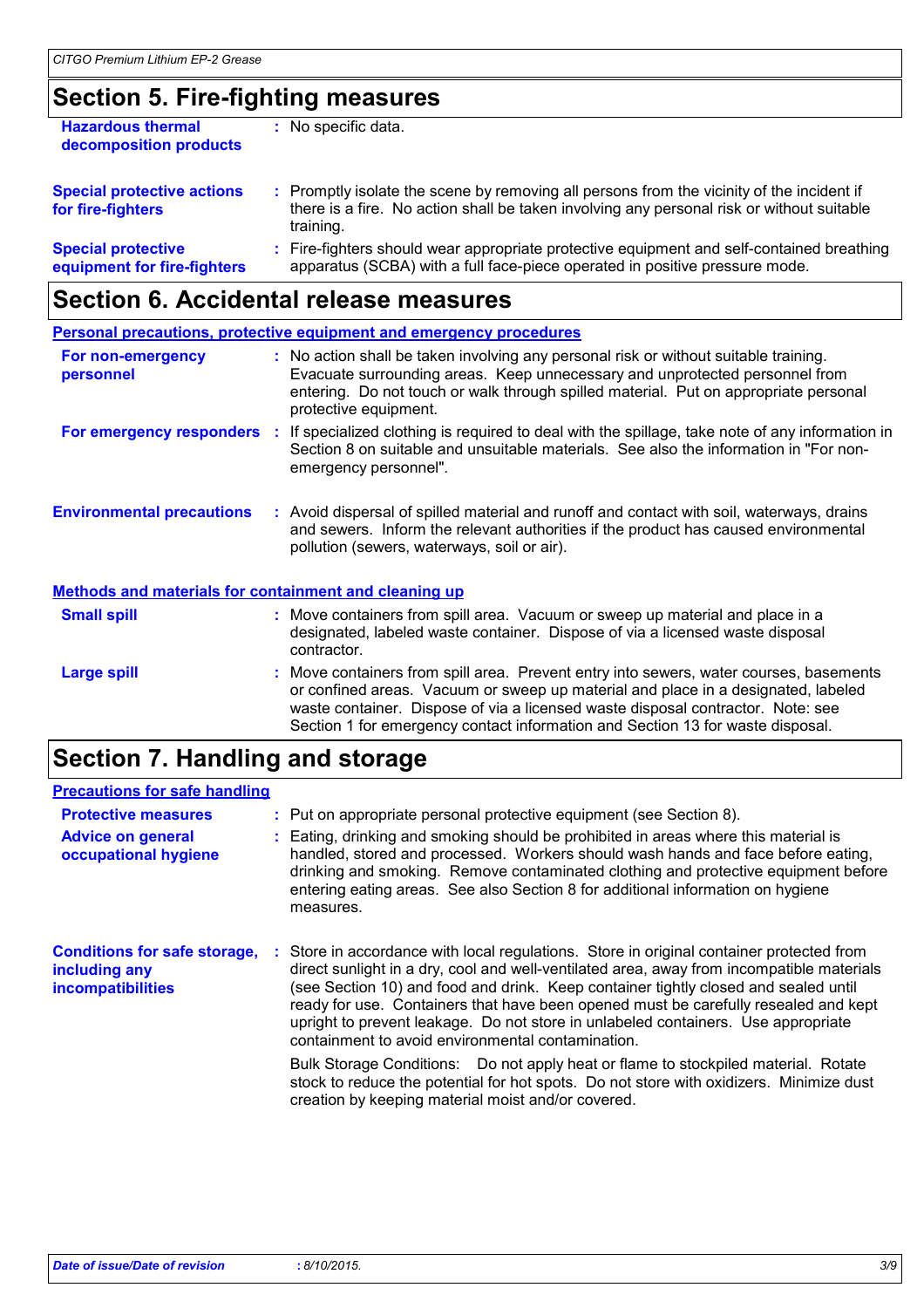# **Section 8. Exposure controls/personal protection**

#### **Control parameters**

#### **Occupational exposure limits**

None identified.

| <b>Appropriate engineering</b><br><b>controls</b> | : Good general ventilation should be sufficient to control worker exposure to airborne<br>contaminants.                                                                                                                                                                                                                                                                                                                                                                                                                                                      |
|---------------------------------------------------|--------------------------------------------------------------------------------------------------------------------------------------------------------------------------------------------------------------------------------------------------------------------------------------------------------------------------------------------------------------------------------------------------------------------------------------------------------------------------------------------------------------------------------------------------------------|
| <b>Environmental exposure</b><br>controls         | : Emissions from ventilation or work process equipment should be checked to ensure<br>they comply with the requirements of environmental protection legislation. In some<br>cases, vapor controls, filters or engineering modifications to the process equipment will<br>be necessary to reduce emissions to acceptable levels.                                                                                                                                                                                                                              |
| <b>Individual protection measures</b>             |                                                                                                                                                                                                                                                                                                                                                                                                                                                                                                                                                              |
| <b>Hygiene measures</b>                           | : Wash hands, forearms and face thoroughly after handling chemical products, before<br>eating, smoking and using the lavatory and at the end of the working period.<br>Appropriate techniques should be used to remove potentially contaminated clothing.<br>Wash contaminated clothing before reusing. Ensure that eyewash stations and safety<br>showers are close to the workstation location.                                                                                                                                                            |
| <b>Eye/face protection</b>                        | : Safety glasses equipped with side shields are recommended as minimum protection in<br>industrial settings. If contact is possible, the following protection should be worn, unless<br>the assessment indicates a higher degree of protection: Safety glasses with side<br>shields. Safety eyewear complying with an approved standard should be used when a<br>risk assessment indicates this is necessary to avoid exposure to liquid splashes, mists,<br>gases or dusts. If inhalation hazards exist, a full-face respirator may be required<br>instead. |
| <b>Skin protection</b>                            |                                                                                                                                                                                                                                                                                                                                                                                                                                                                                                                                                              |
| <b>Hand protection</b>                            | : Chemical-resistant gloves complying with an approved standard should be worn at all<br>times when handling chemical products if a risk assessment indicates this is necessary.                                                                                                                                                                                                                                                                                                                                                                             |
| <b>Body protection</b>                            | : Personal protective equipment for the body should be selected based on the task being<br>performed and the risks involved and should be approved by a specialist before<br>handling this product.                                                                                                                                                                                                                                                                                                                                                          |
| <b>Other skin protection</b>                      | : Appropriate footwear and any additional skin protection measures should be selected<br>based on the task being performed and the risks involved and should be approved by a<br>specialist before handling this product.                                                                                                                                                                                                                                                                                                                                    |
| <b>Respiratory protection</b>                     | : Avoid inhalation of gases, vapors, mists or dusts. Use a properly fitted, particulate filter<br>respirator complying with an approved standard if a risk assessment indicates this is<br>necessary. Respirator selection must be based on known or anticipated exposure<br>levels, the hazards of the product and the safe working limits of the selected respirator.                                                                                                                                                                                      |

# **Section 9. Physical and chemical properties**

| <b>Physical state</b>                           | : Solid. [Smooth texture]                                    |
|-------------------------------------------------|--------------------------------------------------------------|
| <b>Color</b>                                    | : Dark amber.                                                |
| Odor                                            | : Mild petroleum odor                                        |
| рH                                              | : Not available.                                             |
| <b>Boiling point/boiling range</b>              | : Not available.                                             |
| <b>Flash point</b>                              | : Open cup: $>150^{\circ}$ C ( $>302^{\circ}$ F) [Estimated] |
| <b>Evaporation rate</b>                         | $:$ <1 (butyl acetate = 1)                                   |
| Lower and upper explosive<br>(flammable) limits | : Lower: $1\%$<br>Upper: 7%                                  |
| <b>Vapor pressure</b>                           | $:$ <0.013 kPa (<0.1 mm Hg) [room temperature]               |
| <b>Vapor density</b>                            | : $>10$ [Air = 1]                                            |
| <b>Relative density</b>                         | : 0.91                                                       |
| <b>Density Ibs/gal</b>                          | : Estimated 7.59 lbs/gal                                     |
| <b>Gravity, °API</b>                            | : Estimated 24 $@$ 60 F                                      |
| <b>Solubility</b>                               | : Insoluble in the following materials: cold water.          |

*Date of issue/Date of revision* **:** *8/10/2015. 4/9*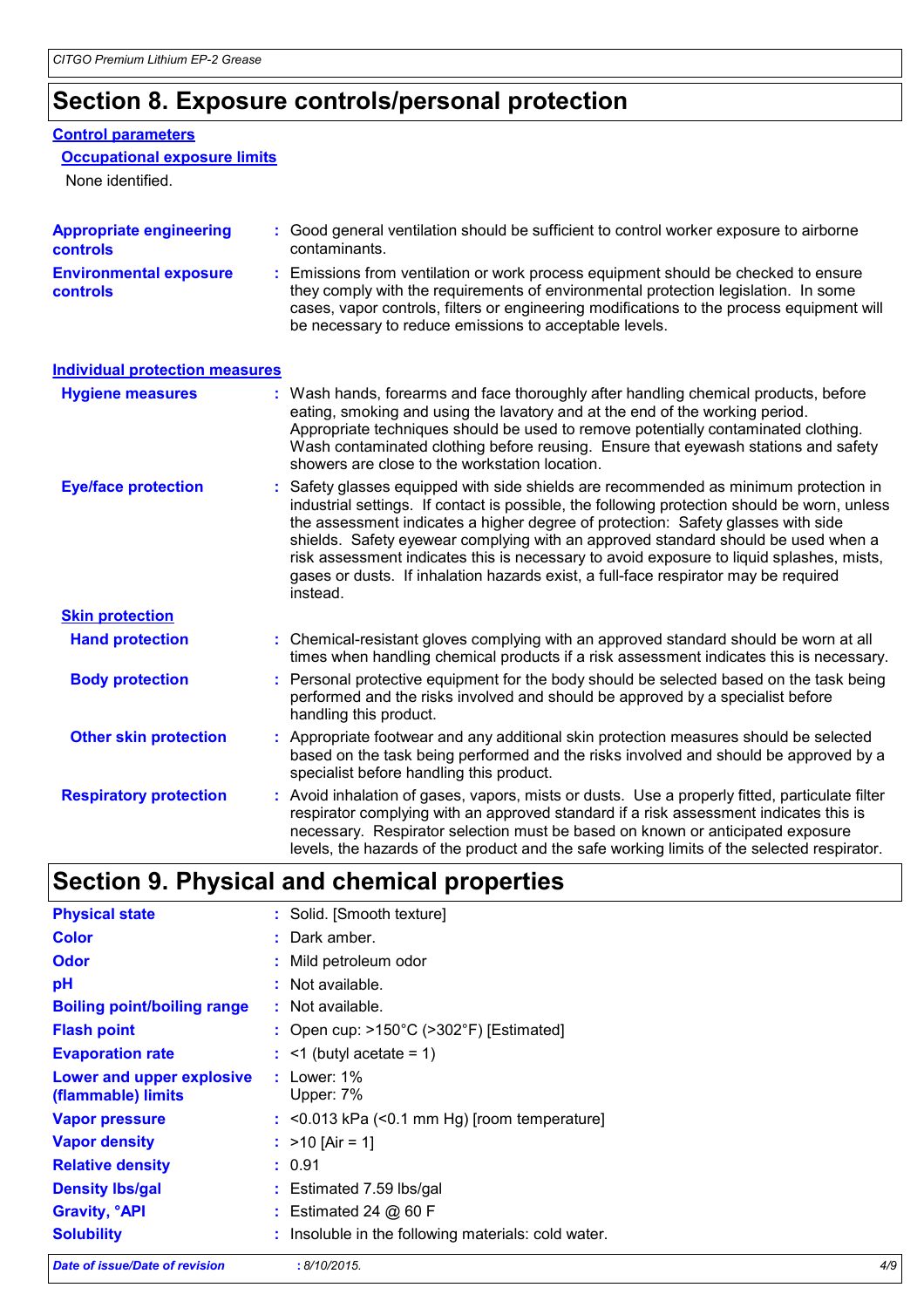# **Section 9. Physical and chemical properties**

**NLGI Grade :** 2

# **Section 10. Stability and reactivity**

| <b>Reactivity</b>                            | Not expected to be Explosive, Self-Reactive, Self-Heating, or an Organic Peroxide<br>under US GHS Definition(s). |
|----------------------------------------------|------------------------------------------------------------------------------------------------------------------|
| <b>Chemical stability</b>                    | : The product is stable.                                                                                         |
| <b>Possibility of hazardous</b><br>reactions | : Under normal conditions of storage and use, hazardous reactions will not occur.                                |
| <b>Conditions to avoid</b>                   | : No specific data.                                                                                              |
| <b>Incompatible materials</b>                | : No specific data.                                                                                              |
| <b>Hazardous decomposition</b><br>products   | : Under normal conditions of storage and use, hazardous decomposition products should<br>not be produced.        |

# **Section 11. Toxicological information**

| <b>Information on toxicological effects</b>             |                                                                                                                                                                                                                                                                                                                                                                                                                                                                                                                                                                                                                                                                                                                                                                                                                                                                                                                                                                                                                                                                                                                                                                                                                                                                                |
|---------------------------------------------------------|--------------------------------------------------------------------------------------------------------------------------------------------------------------------------------------------------------------------------------------------------------------------------------------------------------------------------------------------------------------------------------------------------------------------------------------------------------------------------------------------------------------------------------------------------------------------------------------------------------------------------------------------------------------------------------------------------------------------------------------------------------------------------------------------------------------------------------------------------------------------------------------------------------------------------------------------------------------------------------------------------------------------------------------------------------------------------------------------------------------------------------------------------------------------------------------------------------------------------------------------------------------------------------|
| <b>Acute toxicity</b><br><b>Conclusion/Summary</b>      | : Distillates (petroleum), hydrotreated heavy paraffinic: Mineral oil mists derived from<br>highly refined oils are reported to have low acute and sub-acute toxicities in animals.<br>Effects from single and short-term repeated exposures to high concentrations of mineral<br>oil mists well above applicable workplace exposure levels include lung inflammatory<br>reaction, lipoid granuloma formation and lipoid pneumonia. In acute and sub-acute<br>studies involving exposures to lower concentrations of mineral oil mists at or near<br>current work place exposure levels produced no significant toxicological effects.<br>Distillates (petroleum), hydrotreated heavy naphthenic: Mineral oil mists derived<br>from highly refined oils are reported to have low acute and sub-acute toxicities in<br>animals. Effects from single and short-term repeated exposures to high concentrations<br>of mineral oil mists well above applicable workplace exposure levels include lung<br>inflammatory reaction, lipoid granuloma formation and lipoid pneumonia. In acute and<br>sub-acute studies involving exposures to lower concentrations of mineral oil mists at or<br>near current work place exposure levels produced no significant toxicological effects. |
| <b>Irritation/Corrosion</b>                             |                                                                                                                                                                                                                                                                                                                                                                                                                                                                                                                                                                                                                                                                                                                                                                                                                                                                                                                                                                                                                                                                                                                                                                                                                                                                                |
| <b>Skin</b>                                             | : No additional information.                                                                                                                                                                                                                                                                                                                                                                                                                                                                                                                                                                                                                                                                                                                                                                                                                                                                                                                                                                                                                                                                                                                                                                                                                                                   |
| <b>Eyes</b>                                             | : No additional information.                                                                                                                                                                                                                                                                                                                                                                                                                                                                                                                                                                                                                                                                                                                                                                                                                                                                                                                                                                                                                                                                                                                                                                                                                                                   |
| <b>Respiratory</b>                                      | : No additional information.                                                                                                                                                                                                                                                                                                                                                                                                                                                                                                                                                                                                                                                                                                                                                                                                                                                                                                                                                                                                                                                                                                                                                                                                                                                   |
| <b>Sensitization</b>                                    |                                                                                                                                                                                                                                                                                                                                                                                                                                                                                                                                                                                                                                                                                                                                                                                                                                                                                                                                                                                                                                                                                                                                                                                                                                                                                |
| <b>Skin</b>                                             | : No additional information.                                                                                                                                                                                                                                                                                                                                                                                                                                                                                                                                                                                                                                                                                                                                                                                                                                                                                                                                                                                                                                                                                                                                                                                                                                                   |
| <b>Respiratory</b>                                      | : No additional information.                                                                                                                                                                                                                                                                                                                                                                                                                                                                                                                                                                                                                                                                                                                                                                                                                                                                                                                                                                                                                                                                                                                                                                                                                                                   |
| <b>Mutagenicity</b>                                     |                                                                                                                                                                                                                                                                                                                                                                                                                                                                                                                                                                                                                                                                                                                                                                                                                                                                                                                                                                                                                                                                                                                                                                                                                                                                                |
| <b>Conclusion/Summary</b>                               | : No additional information.                                                                                                                                                                                                                                                                                                                                                                                                                                                                                                                                                                                                                                                                                                                                                                                                                                                                                                                                                                                                                                                                                                                                                                                                                                                   |
| <b>Carcinogenicity</b>                                  |                                                                                                                                                                                                                                                                                                                                                                                                                                                                                                                                                                                                                                                                                                                                                                                                                                                                                                                                                                                                                                                                                                                                                                                                                                                                                |
| <b>Conclusion/Summary</b>                               | : No additional information.                                                                                                                                                                                                                                                                                                                                                                                                                                                                                                                                                                                                                                                                                                                                                                                                                                                                                                                                                                                                                                                                                                                                                                                                                                                   |
| <b>Reproductive toxicity</b>                            |                                                                                                                                                                                                                                                                                                                                                                                                                                                                                                                                                                                                                                                                                                                                                                                                                                                                                                                                                                                                                                                                                                                                                                                                                                                                                |
| <b>Conclusion/Summary</b>                               | : No additional information.                                                                                                                                                                                                                                                                                                                                                                                                                                                                                                                                                                                                                                                                                                                                                                                                                                                                                                                                                                                                                                                                                                                                                                                                                                                   |
| <b>Teratogenicity</b>                                   |                                                                                                                                                                                                                                                                                                                                                                                                                                                                                                                                                                                                                                                                                                                                                                                                                                                                                                                                                                                                                                                                                                                                                                                                                                                                                |
| <b>Conclusion/Summary</b>                               | : No additional information.                                                                                                                                                                                                                                                                                                                                                                                                                                                                                                                                                                                                                                                                                                                                                                                                                                                                                                                                                                                                                                                                                                                                                                                                                                                   |
| <b>Specific target organ toxicity (single exposure)</b> |                                                                                                                                                                                                                                                                                                                                                                                                                                                                                                                                                                                                                                                                                                                                                                                                                                                                                                                                                                                                                                                                                                                                                                                                                                                                                |
| Not available.                                          |                                                                                                                                                                                                                                                                                                                                                                                                                                                                                                                                                                                                                                                                                                                                                                                                                                                                                                                                                                                                                                                                                                                                                                                                                                                                                |
| Date of issue/Date of revision                          | 5/9<br>:8/10/2015.                                                                                                                                                                                                                                                                                                                                                                                                                                                                                                                                                                                                                                                                                                                                                                                                                                                                                                                                                                                                                                                                                                                                                                                                                                                             |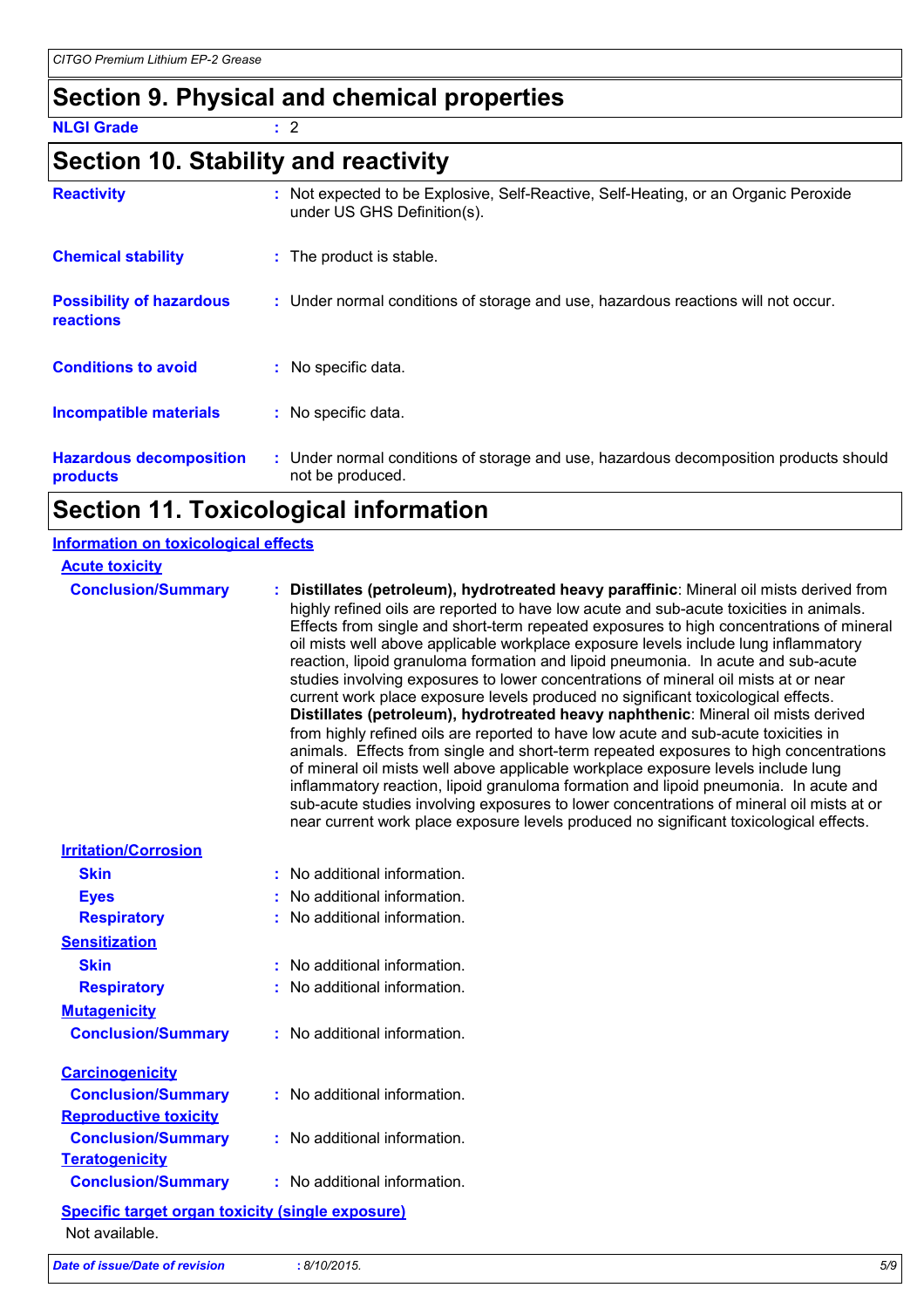# **Section 11. Toxicological information**

#### **Specific target organ toxicity (repeated exposure)** Not available.

#### **Aspiration hazard**

Not available.

| Information on the likely<br>routes of exposure | : Routes of entry anticipated: Dermal.                                                                              |
|-------------------------------------------------|---------------------------------------------------------------------------------------------------------------------|
| <b>Potential acute health effects</b>           |                                                                                                                     |
| <b>Eye contact</b>                              | : No known significant effects or critical hazards.                                                                 |
| <b>Inhalation</b>                               | : No known significant effects or critical hazards.                                                                 |
| <b>Skin contact</b>                             | : Injection of pressurized hydrocarbons can cause severe permanent tissue damage.<br>Initial symptoms may be minor. |
| <b>Ingestion</b>                                | : No known significant effects or critical hazards.                                                                 |
|                                                 | Symptoms related to the physical, chemical and toxicological characteristics                                        |
| <b>Eye contact</b>                              | : No specific data.                                                                                                 |
| <b>Inhalation</b>                               | : No specific data.                                                                                                 |
| <b>Skin contact</b>                             | : No specific data.                                                                                                 |
| <b>Ingestion</b>                                | : No specific data.                                                                                                 |
| <b>Potential chronic health effects</b>         |                                                                                                                     |
| <b>General</b>                                  | : No known significant effects or critical hazards.                                                                 |
| <b>Carcinogenicity</b>                          | : No known significant effects or critical hazards.                                                                 |
| <b>Mutagenicity</b>                             | : No known significant effects or critical hazards.                                                                 |
| <b>Teratogenicity</b>                           | : No known significant effects or critical hazards.                                                                 |
| <b>Developmental effects</b>                    | : No known significant effects or critical hazards.                                                                 |
| <b>Fertility effects</b>                        | : No known significant effects or critical hazards.                                                                 |

# **Section 12. Ecological information**

| <b>Toxicity</b>                                         |                                                     |
|---------------------------------------------------------|-----------------------------------------------------|
| <b>Conclusion/Summary</b>                               | $:$ Not available.                                  |
| <b>Persistence and degradability</b>                    |                                                     |
| <b>Conclusion/Summary</b>                               | : Not available.                                    |
| <b>Bioaccumulative potential</b>                        |                                                     |
| Not available.                                          |                                                     |
| <b>Mobility in soil</b>                                 |                                                     |
| <b>Soil/water partition</b><br><b>coefficient (Koc)</b> | : Not available.                                    |
| Other adverse effects                                   | : No known significant effects or critical hazards. |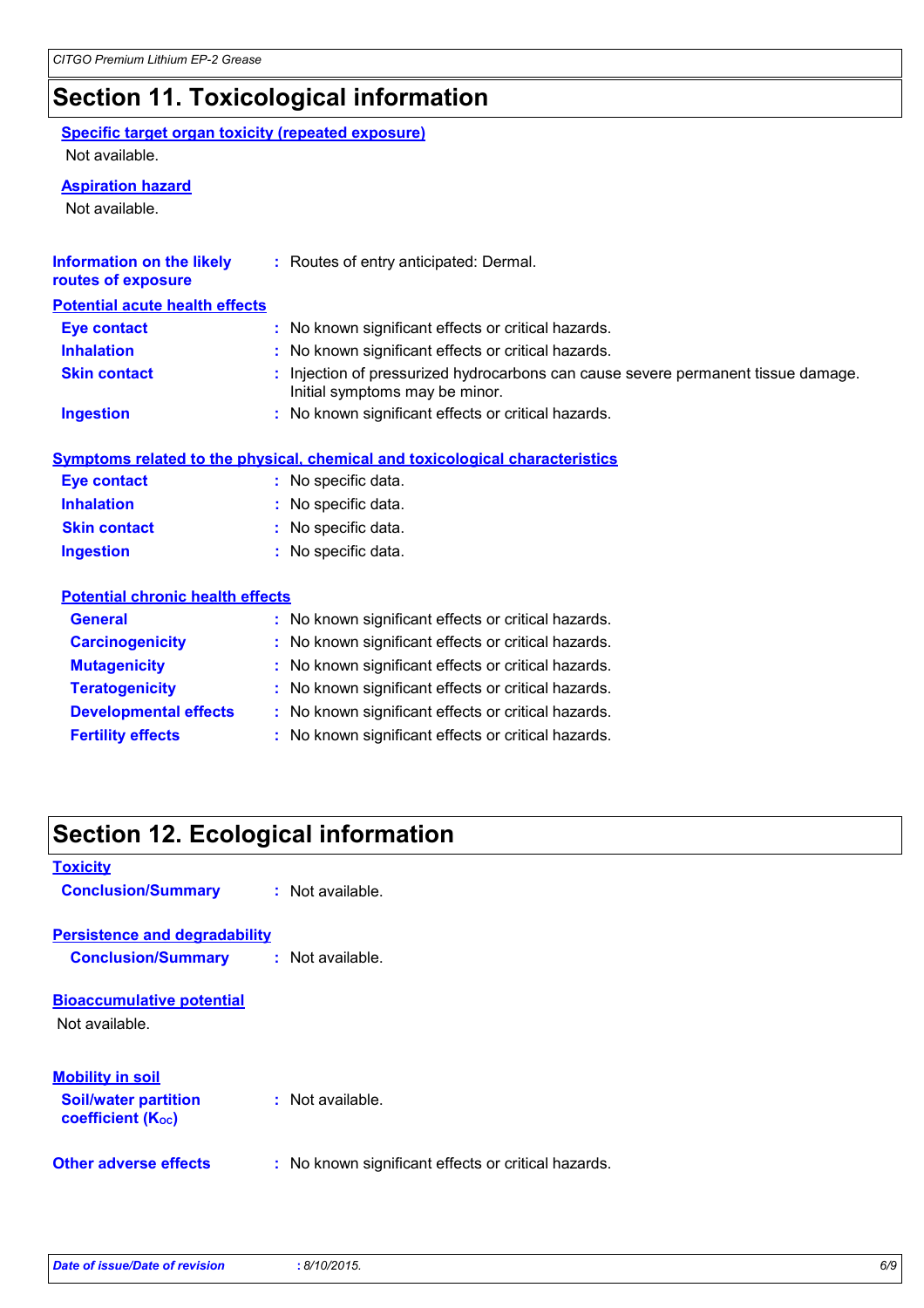# **Section 13. Disposal considerations**

| <b>Disposal methods</b> | : The generation of waste should be avoided or minimized wherever possible. Disposal<br>of this product, solutions and any by-products should at all times comply with the<br>requirements of environmental protection and waste disposal legislation and any<br>regional local authority requirements. Dispose of surplus and non-recyclable products<br>via a licensed waste disposal contractor. Waste should not be disposed of untreated to<br>the sewer unless fully compliant with the requirements of all authorities with jurisdiction.<br>Waste packaging should be recycled. This material and its container must be disposed<br>of in a safe way. Empty containers or liners may retain some product residues. Avoid<br>dispersal of spilled material and runoff and contact with soil, waterways, drains and<br>sewers. |
|-------------------------|--------------------------------------------------------------------------------------------------------------------------------------------------------------------------------------------------------------------------------------------------------------------------------------------------------------------------------------------------------------------------------------------------------------------------------------------------------------------------------------------------------------------------------------------------------------------------------------------------------------------------------------------------------------------------------------------------------------------------------------------------------------------------------------------------------------------------------------|
|                         |                                                                                                                                                                                                                                                                                                                                                                                                                                                                                                                                                                                                                                                                                                                                                                                                                                      |

**RCRA classification :** D018

#### **Section 14. Transport information**

|                                      | <b>DOT Classification</b> | <b>IMDG</b>    | <b>IATA</b>              |
|--------------------------------------|---------------------------|----------------|--------------------------|
| <b>UN number</b>                     | Not regulated.            | Not regulated. | Not regulated.           |
| <b>UN proper</b><br>shipping name    | $\overline{\phantom{a}}$  | -              | $\blacksquare$           |
| <b>Transport</b><br>hazard class(es) | $\blacksquare$            |                | $\overline{\phantom{0}}$ |
| <b>Packing group</b>                 | $\blacksquare$            |                | $\overline{\phantom{a}}$ |
| <b>Environmental</b><br>hazards      | No.                       | No.            | No.                      |
| <b>Additional</b><br>information     | $\overline{\phantom{a}}$  |                | $\overline{\phantom{0}}$ |

**Special precautions for user Transport within user's premises:** always transport in closed containers that are **:** upright and secure. Ensure that persons transporting the product know what to do in the event of an accident or spillage.

#### **Section 15. Regulatory information**

| <b>U.S. Federal regulations</b>               | : United States inventory (TSCA 8b): All components are listed or exempted.                                                                                                                                                                                                                                                                                                   |  |  |  |
|-----------------------------------------------|-------------------------------------------------------------------------------------------------------------------------------------------------------------------------------------------------------------------------------------------------------------------------------------------------------------------------------------------------------------------------------|--|--|--|
|                                               | Clean Water Act (CWA) 307: Zinc and zinc compounds; Naphthalene; Benzene;<br>Toluene; Ethylbenzene                                                                                                                                                                                                                                                                            |  |  |  |
|                                               | Clean Water Act (CWA) 311: Naphthalene; Benzene; Toluene; Xylenes, mixed isomers;<br>Ethylbenzene                                                                                                                                                                                                                                                                             |  |  |  |
|                                               | This material is classified as an oil under Section 311 of the Clean Water Act (CWA)<br>and the Oil Pollution Act of 1990 (OPA). Discharges or spills which produce a visible<br>sheen on waters of the United States, their adjoining shorelines, or into conduits leading<br>to surface waters must be reported to the EPA's National Response Center at (800)<br>424-8802. |  |  |  |
| <b>SARA 302/304</b>                           |                                                                                                                                                                                                                                                                                                                                                                               |  |  |  |
| <b>Composition/information on ingredients</b> |                                                                                                                                                                                                                                                                                                                                                                               |  |  |  |
| <b>SARA 304 RQ</b>                            | : Not applicable.                                                                                                                                                                                                                                                                                                                                                             |  |  |  |
| <b>SARA 311/312</b>                           |                                                                                                                                                                                                                                                                                                                                                                               |  |  |  |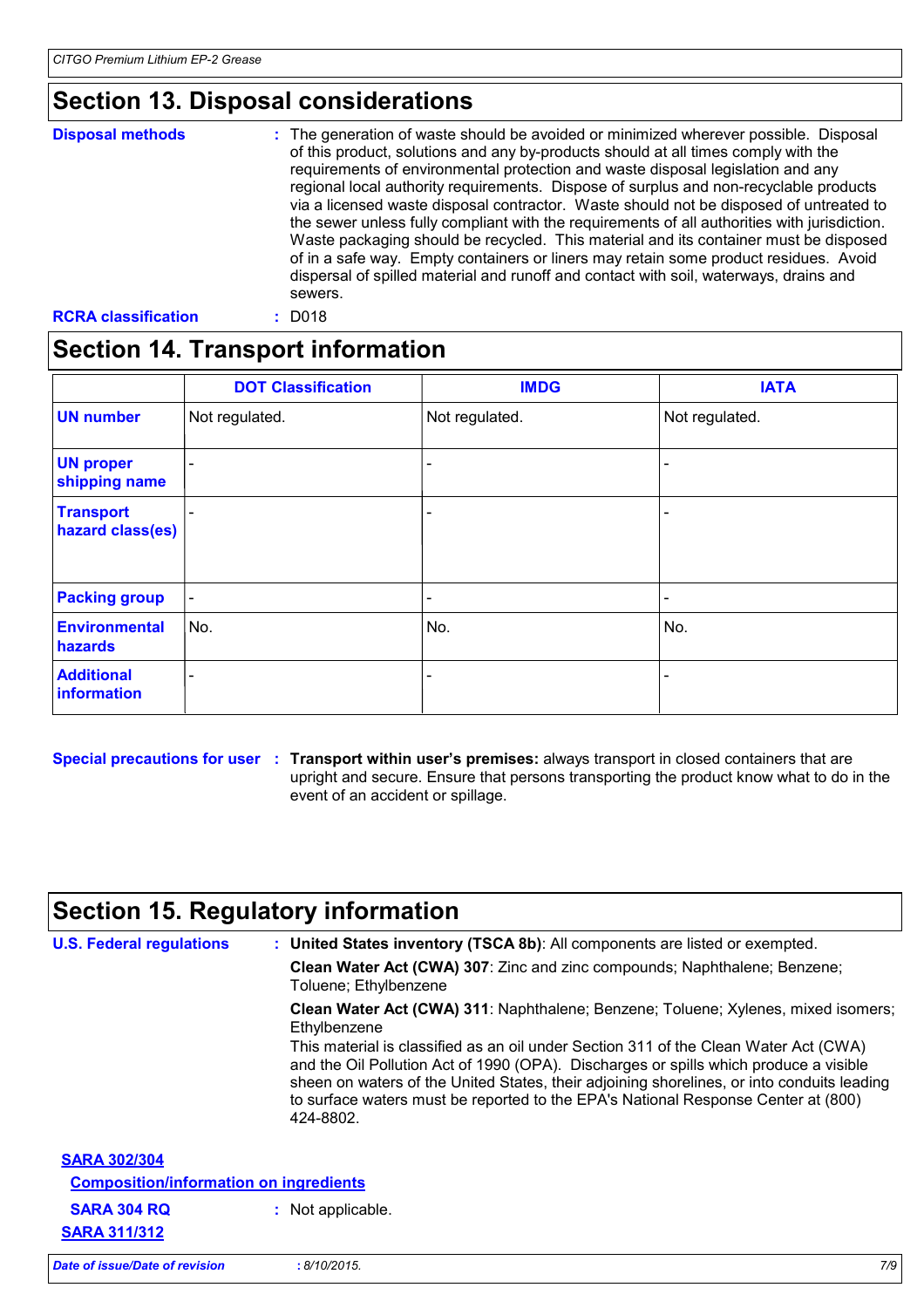### **Section 15. Regulatory information**

| <b>Classification</b>                         | : Not applicable. |
|-----------------------------------------------|-------------------|
| <b>Composition/information on ingredients</b> |                   |

#### **State regulations**

| <b>Massachusetts</b> | : None of the components are listed. |
|----------------------|--------------------------------------|
| <b>New York</b>      | : None of the components are listed. |
| <b>New Jersey</b>    | : None of the components are listed. |
| <b>Pennsylvania</b>  | : None of the components are listed. |
|                      |                                      |

#### **California Prop. 65**

**WARNING:** This product contains less than 0.1% of a chemical known to the State of California to cause cancer. **WARNING:** This product contains less than 1% of a chemical known to the State of California to cause birth defects or other reproductive harm.

| <b>Ingredient name</b>           | $\frac{9}{6}$ | <b>Cancer</b>                    | <b>Reproductive</b>                                                                                                                                                                                       | <b>No significant risk</b><br>level                                                                                                      | <b>Maximum</b><br>acceptable dosage<br>level                                       |
|----------------------------------|---------------|----------------------------------|-----------------------------------------------------------------------------------------------------------------------------------------------------------------------------------------------------------|------------------------------------------------------------------------------------------------------------------------------------------|------------------------------------------------------------------------------------|
| Toluene                          | < 0.01        | No.                              | Yes.                                                                                                                                                                                                      | No.                                                                                                                                      | 7000 µg/day<br>(ingestion)                                                         |
| Ethylbenzene                     | < 0.001       | Yes.                             | No.                                                                                                                                                                                                       | 41 µg/day (ingestion)<br>54 µg/day<br>(inhalation)                                                                                       | No.                                                                                |
| Benzene                          | < 0.001       | Yes.                             | Yes.                                                                                                                                                                                                      | $6.4$ µg/day<br>(ingestion)<br>13 µg/day<br>(inhalation)                                                                                 | 24 µg/day (ingestion)<br>49 µg/day<br>(inhalation)                                 |
| Naphthalene                      | <0.0001 Yes.  |                                  | No.                                                                                                                                                                                                       | Yes.                                                                                                                                     | No.                                                                                |
| Cumene                           | <0.0001 Yes.  |                                  | No.                                                                                                                                                                                                       | No.                                                                                                                                      | No.                                                                                |
| <b>International requlations</b> |               |                                  |                                                                                                                                                                                                           |                                                                                                                                          |                                                                                    |
| <b>International lists</b>       |               | Korea inventory: Not determined. | : Australia inventory (AICS): Not determined.<br>Japan inventory: At least one component is not listed.<br>Malaysia Inventory (EHS Register): Not determined.<br>Taiwan inventory (CSNN): Not determined. | China inventory (IECSC): All components are listed or exempted.<br>Philippines inventory (PICCS): All components are listed or exempted. | New Zealand Inventory of Chemicals (NZIoC): All components are listed or exempted. |
| <b>Canada inventory</b>          |               |                                  | : All components are listed or exempted.                                                                                                                                                                  |                                                                                                                                          |                                                                                    |
| <b>EU Inventory</b>              |               |                                  | : All components are listed or exempted.                                                                                                                                                                  |                                                                                                                                          |                                                                                    |
| <b>WHMIS (Canada)</b>            |               |                                  | : Not controlled under WHMIS (Canada).                                                                                                                                                                    |                                                                                                                                          |                                                                                    |

#### **Section 16. Other information**

#### **National Fire Protection Association (U.S.A.)**



**Reprinted with permission from NFPA 704-2001, Identification of the Hazards of Materials for Emergency Response Copyright ©1997, National Fire Protection Association, Quincy, MA 02269. This reprinted material is not the complete and official position of the National Fire Protection Association, on the referenced subject which is represented only by the standard in its entirety.**

**Copyright ©2001, National Fire Protection Association, Quincy, MA 02269. This warning system is intended to be interpreted and applied only by properly trained individuals to identify fire, health and reactivity hazards of chemicals. The user is referred to certain limited number of chemicals with recommended classifications in NFPA 49 and NFPA 325, which would be used as a guideline only. Whether the chemicals are classified by NFPA or not, anyone using the 704 systems to classify chemicals does so at their own risk.**